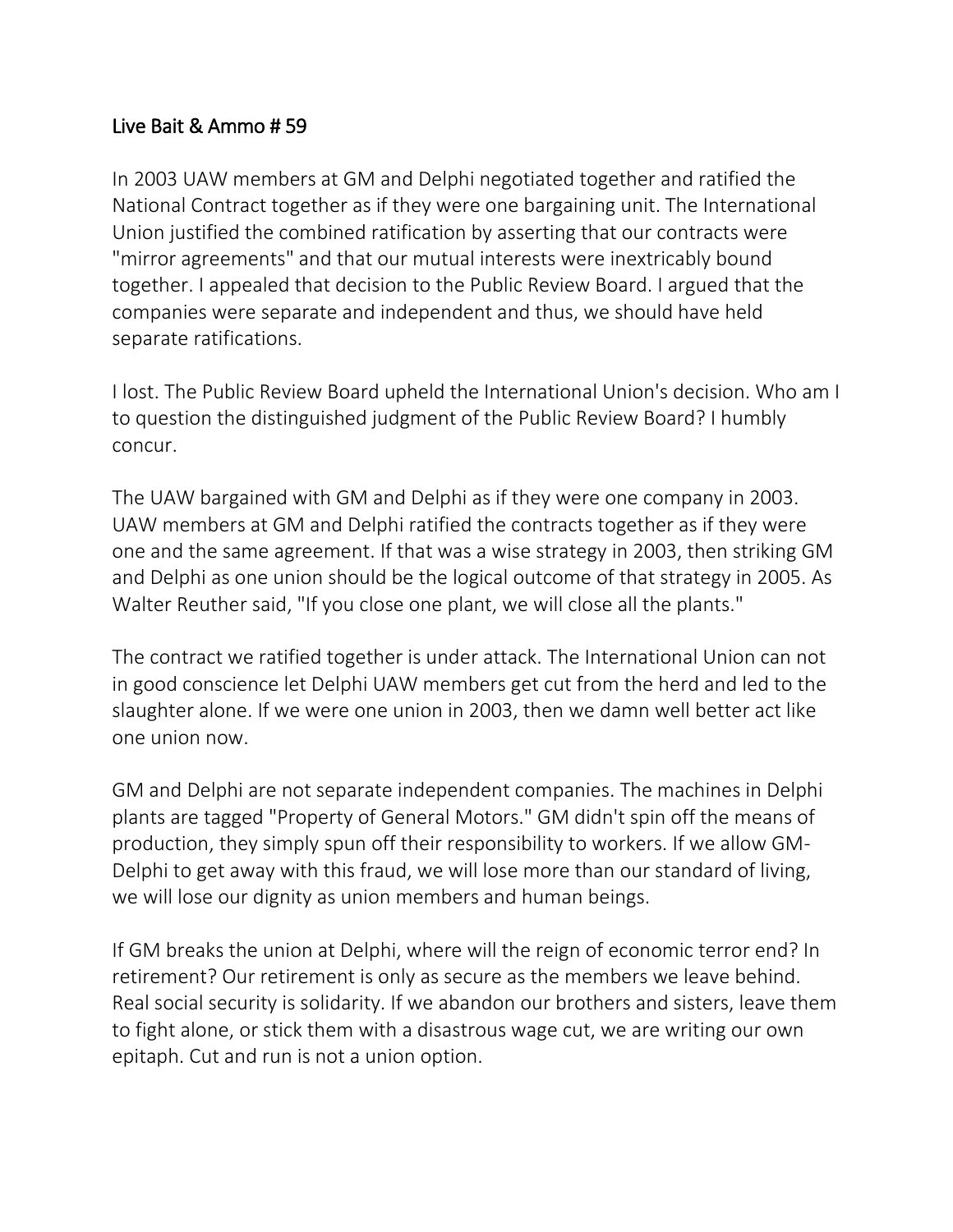In 1970 the UAW struck GM for 30-and-Out and COLA. We all benefited from that battle. Now, it is our generation's turn to engage in the struggle for economic justice. This is our historical moment. The course we set today will determine the future of the union.

GM set up Delphi to dump our pensions, cut our wages, and bust our union. It's not just about the money, it's about power and control -- power to dictate the conditions of our labor, and power to control production without restraint.

On top of the wage, benefit, and pension cuts, GM-Delphi demands the elimination of COLA, SUB Pay, Jobs Bank, and Guaranteed Income Stream. GM-Delphi demands the reduction of shift premiums, vacation, over time pay, and relocation allowance. Skilled Trades will be reduced to \$21.50 per hour. But that's just the beginning. GM-Delphi intends to strip workers of their dignity and humiliate the union.

The following are direct quotes from the Delphi Proposal submitted on November 15, 2005:

"The amount and nature of any overtime to be worked shall be determined at the sole discretion of the Corporation. Any and all provisions of the UAW-Delphi Agreements or local agreements that purport to require overtime, or limit management discretion to determine overtime requirements shall be deleted. All overtime provisions of the UAW-Delphi Agreements shall be eliminated."

"At its discretion, annually, the Corporation may designate the week in which the Independence Day holiday falls as a mandatory vacation period."

"The Corporation may implement a no-fault attendance policy under which all employees absences/tardiness are tracked including leaves of absence. After reaching defined thresholds, the employees will be subject to automatic, nongrievable corrective disciplinary action, ultimately leading to discharge."

"Full utilization of skilled trades will apply only to core activities which directly support production operations and/or the maintenance and repair of plant equipment, and which can be performed competitively and within the required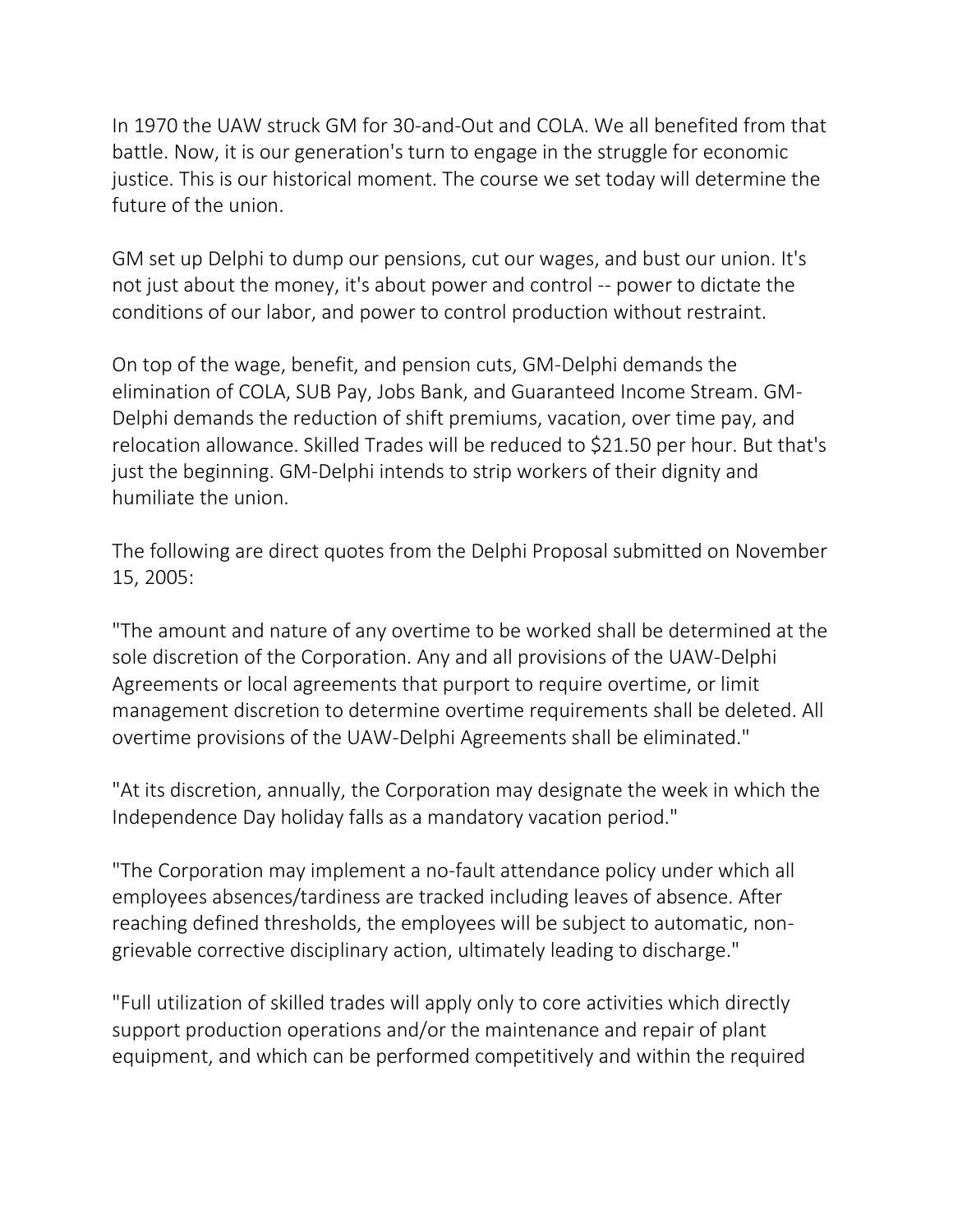time frame. All other non-core skilled trades work will be outsourced or subcontracted, such as but not limited to....."

"Appendix L......and all other provisions of the existing local and national agreements that restrict the Corporation's right to source work, shall be eliminated."

According to the dictates of this proposed contract, GM-Delphi will close or sell plants at will. Whoever buys a GM-Delphi plant will not be required to honor the existing contract. Delphi will hire large numbers of temps. Lines of demarcation will dissolve, as will Job Preference. Seniority will count for nothing. The only clause in the contract that GM-Delphi wants to preserve untouched is the "no strike clause."

Your Local Union Bargaining Committee has a full copy of this proposal and members have a right to see it. This proposal isn't just about the money, it's about union busting. And it's not going to stop at Delphi or Visteon. It's coming to the Big Three in 2007.

When sit down strikers in Flint won recognition for the UAW in 1937, they didn't win it by writing letters to the editor. They didn't win it by donating to V-CAP and voting Democrat. They won by taking power into their own hands. When we turn control over to politicians, or International Reps who claim to have a plan, but won't tell us what it is, we don't empower ourselves, we only reinforce the pattern of learned helplessness.

We have been indoctrinated with the policy of helplessness. It's a lie. We are not defenseless victims. We have power. We control production. We can bring General Motors to its knees. The sit downers won because they seized control of the shop floor. They won because they shut down GM. Our challenge is no less. As Marty Shawl from Local 699 said at the Rank & File Meeting in Flint, "We have three choices: Strike, Work to Rule, or Lie Down."

We must shut down General Motors or we will all -- GM, Delphi, Ford, Chrysler, Visteon, American Axle, Lear, Caterpillar -- lose everything we ever earned. GM is leading the assault on the working class. And the Rank & File is leading the Resistance because there is so little leadership coming out of Solidarity House.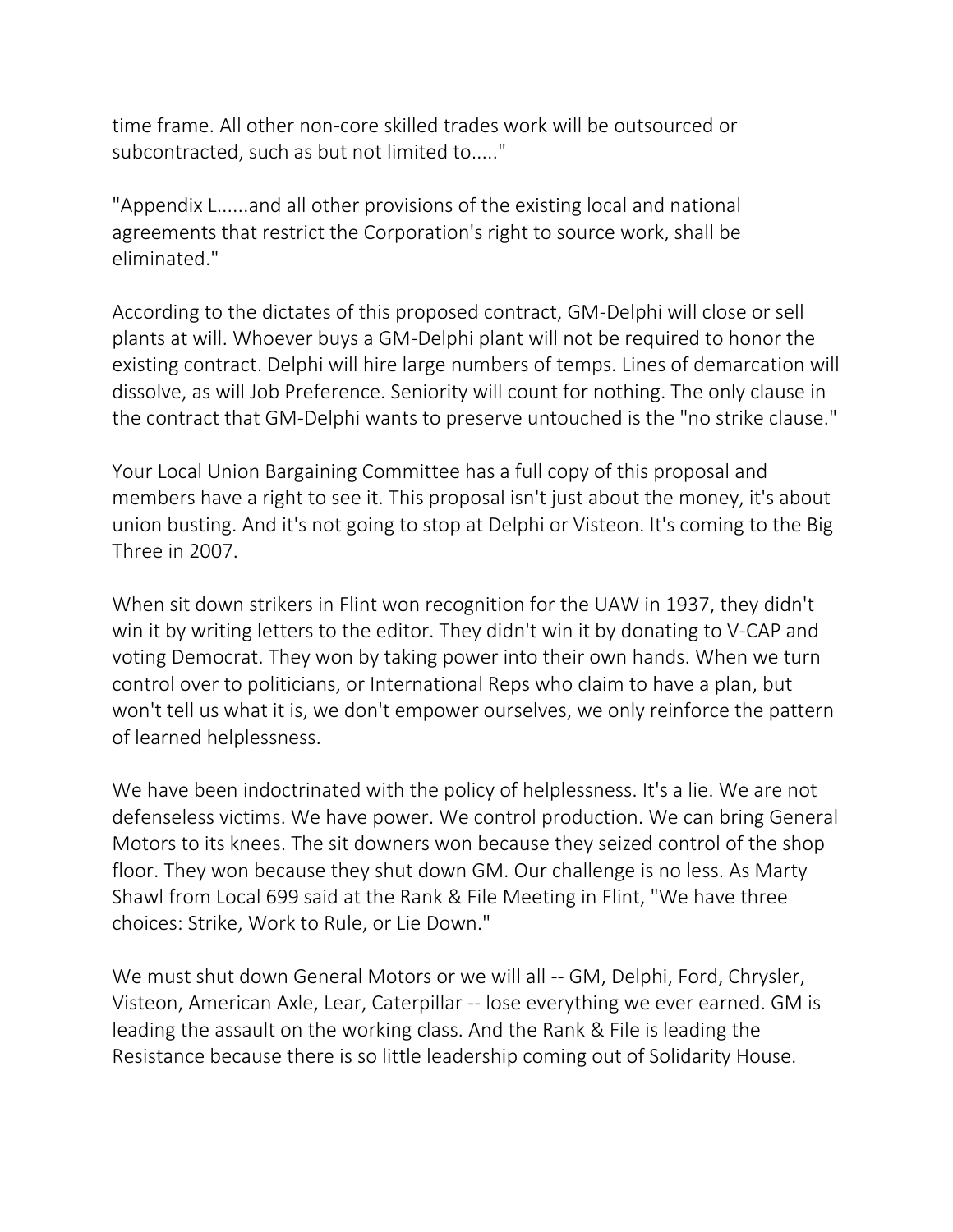Shoemaker reported from the UAW's corporate offices, the CHR, in Detroit on December 1, "the most we can expect is a soft landing." In other words, a crash landing is more likely. Shoemaker said it "might" be possible to get assistance from GM "through the end of this contract." What contract? The one UAW members from GM and Delphi voted on together? Or the one Judge Drain is about to flush?

Shoemaker claimed the UAW gave Delphi a two tier supplement in order to "help Delphi compete". That's not a bargaining strategy, it's collusion. Gross mismanagement and fraud, not workers, are responsible for GM-Delphi's failure.

The Concession Caucus [CC] has the same world view as the corporations, i.e., workers must sacrifice for the company and compete with other workers. Whereas Walter Reuther said, "We must take labor out of the competition," the Concession Caucus forces workers into competition. When the CC adopted the corporate view of the world they slashed our wrists and instructed us to work with our hands. The CC won't tell us what their plan is because the plan is to sacrifice Delphi workers for the benefit of GM. That is not speculation, it's their pattern, their M.O. The CC has consistently sold out members in the supply sector of the industry to prop up the Big Three. Why should Delphi or Visteon members expect anything different?

Shoemaker said we must "try to save jobs," presumably with concessions since that is all he knows how to do. Of course, the fact that concessions have never saved jobs doesn't faze Shoemaker any more than the national debt fazes George Bush. Shoemaker said "the best we will probably be able to do is to buy time for retirements and save some plants." In other words Shoemaker is waving the white flag before the fight begins. And why not? His retirement is not in jeopardy. He will walk away with a gold plated pension, free health care, and a face lift courtesy of the corporate media.

SOS members have been accused of dividing the union, but we aren't the ones who collaborate with management. We aren't the ones who enjoy the perks of partnership. We are the ones who, as Dave Yettaw said, "have dedicated the best part of their lives working on the relentless assembly line, day after day, to provide a dignified life and decent standard of living for their families."

To his credit Gettelfinger did announce at the November 2 meeting in Detroit that we should work to rule. But the Regional and Local leadership has failed to follow